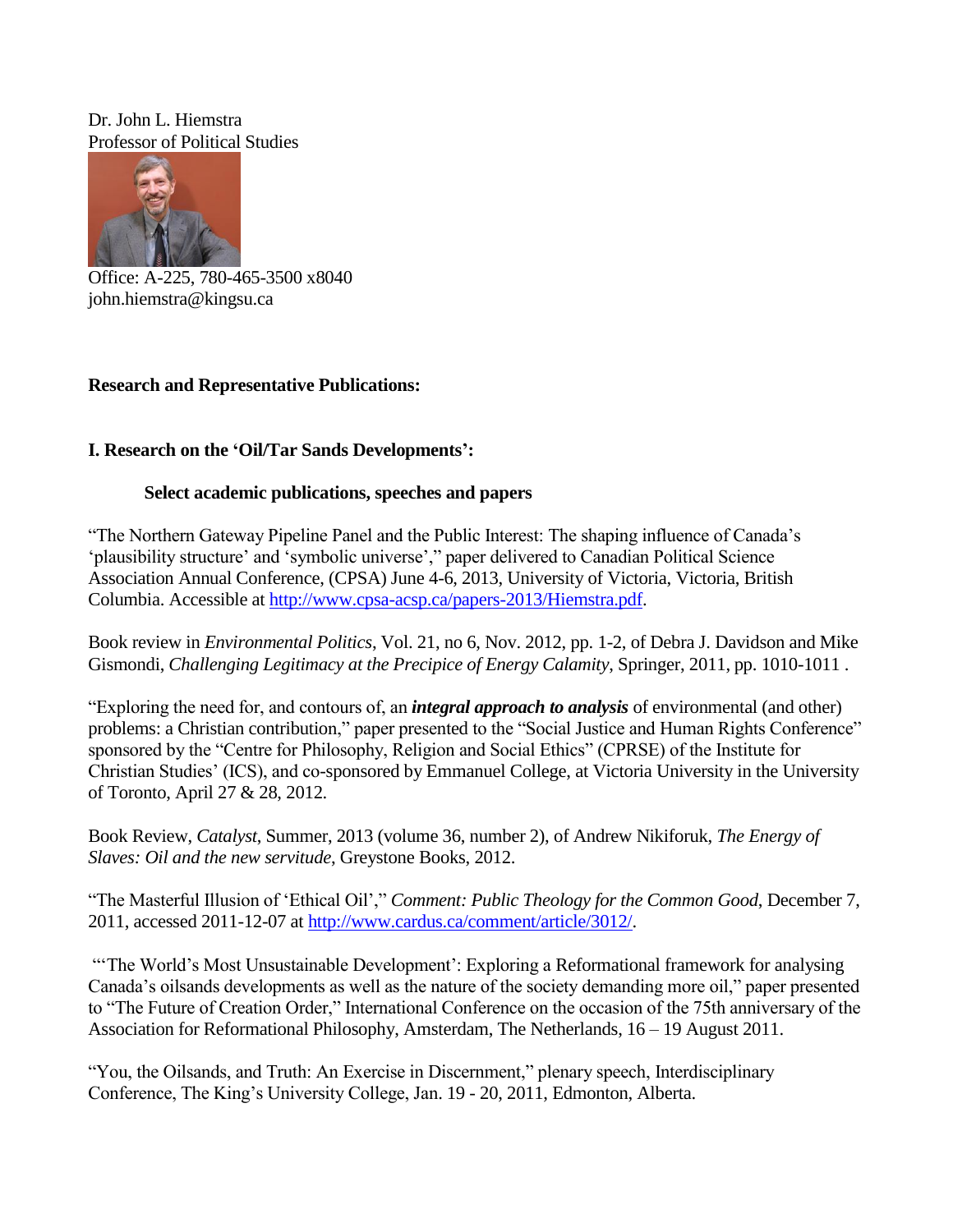"Creating and Solving 'the World's Most Unsustainable Development': Government's Role(s) in the Oil Sands Developments," paper delivered at Canadian Political Science Association Annual Conference, Carleton University, Ottawa, Ontario, May 27-29, 2009, accessible at [http://www.cpsa-acsp.ca/papers-](http://www.cpsa-acsp.ca/papers-2009/Hiemstra.pdf)[2009/Hiemstra.pdf.](http://www.cpsa-acsp.ca/papers-2009/Hiemstra.pdf)

"Canada's Oil Sands Development as Icon of Globalization," Michael Goheen & Erin Glanville, Editors, *The Gospel and Globalization: Exploring the Roots of a Globalized World*, Vancouver: Regent College Press; Milton Keynes, UK: Paternoster, 2009, pp. 179-198.

"Christian Belief and the Tar Sands: Removing barriers to genuine dialogue," Opening remarks for the Edmonton meeting (May 21, 2009) of the KAIROS Church Leaders' Delegation to the Alberta Tar Sands (May 21-27, 2009), held at The King's University College, Edmonton. [KAIROS: Canadian Ecumenical Justice Initiatives unites 11 national churches and church agencies in faithful action for social, economic and ecological justice, see [http://www.kairoscanada.org/en/get-involved/campaign/tar-sands-delegation/.](http://www.kairoscanada.org/en/get-involved/campaign/tar-sands-delegation/)]

"Christian Belief and the Tar Sands: Removing barriers to genuine dialogue," *Ecumenism*, Vol. 44, no. 175, Fall 2009, pp.15-21.

"Reflections on a Tar Sands Sabbatical: Does King's research, teaching & professionalism really break away from the dominant approach to studying and developing the oil sands?" Colloquium, The King's University College, Edmonton, Jan. 27, 2009.

"Alberta's Oil Sands Boom: A Wake-up Call for Christian Scholarship," *Pro Rege*, XXXVI, No. 3, March, 2008, pp. 15-27, available at [http://www.dordt.edu/publications/pro\\_rege/crcpi/Pro\\_Rege\\_Mar\\_2008.pdf.](http://www.dordt.edu/publications/pro_rege/crcpi/Pro_Rege_Mar_2008.pdf)

"Hypnotized by Progress: Does the Modernist Approach to Social Science Obscure the Essence of the Oil Sands Boom?" Canadian Political Science Association Annual Conference, Congress of the Social Sciences and Humanities, University of British Columbia, Vancouver, B.C., June 4 - 6, 2008. Available at [http://www.cpsa-acsp.ca/template\\_e.cfm?folder=conference&page\\_name=agm-papers-2008.htm#h.](http://www.cpsa-acsp.ca/template_e.cfm?folder=conference&page_name=agm-papers-2008.htm#h)

Oral and written submissions, "Science, the public interest, and the Energy Resources Conservation Board (ERCB)," presented to the Petro-Canada Oil Sands Inc. (PCOSI) Sturgeon Upgrader proceedings (Application No. 1490956), Fort Saskatchewan, Alberta, July 3, 2008.

"Discerning Ideology in the Oil Sands Boom," speech, Social Justice Institute, "In the Belly of the Beast: Christian reflections on Living in Alberta's Energy Economy," Edmonton, Feb. 9, 2008.

"Excavating the Oil Sands with a 'Public Justice Approach,'" speech at the Annual General Meeting of Citizens for Public Justice, June 9, 2008, Ottawa, Ontario. The full written article is available on line at CPJ, "Other Work," (August 24, 2008) [http://www.cpj.ca/sites/default/files/docs/the-oil-sands-with](http://www.cpj.ca/sites/default/files/docs/the-oil-sands-with-public-justice-J-Hiemstra.pdf)[public-justice-J-Hiemstra.pdf.](http://www.cpj.ca/sites/default/files/docs/the-oil-sands-with-public-justice-J-Hiemstra.pdf)

"Excavating the Oil Sands with a 'Public Justice Approach': Serviceable Method or Past its 'Best-Before' Date?" *Catalyst*, Vol. 30, number 2, Spring 2008, pp. 1, 5; available Feb. 10, 2009, at: http://www.cpj.ca/files/docs/the\_Catalyst - Spring\_2008.pdf.

"Why Rush Oil Sands Development if the Costs don't add up?—Breaking the Hypnotic Spell of Progress," paper presented in the panel discussion on "The price of prosperity," University of Alberta,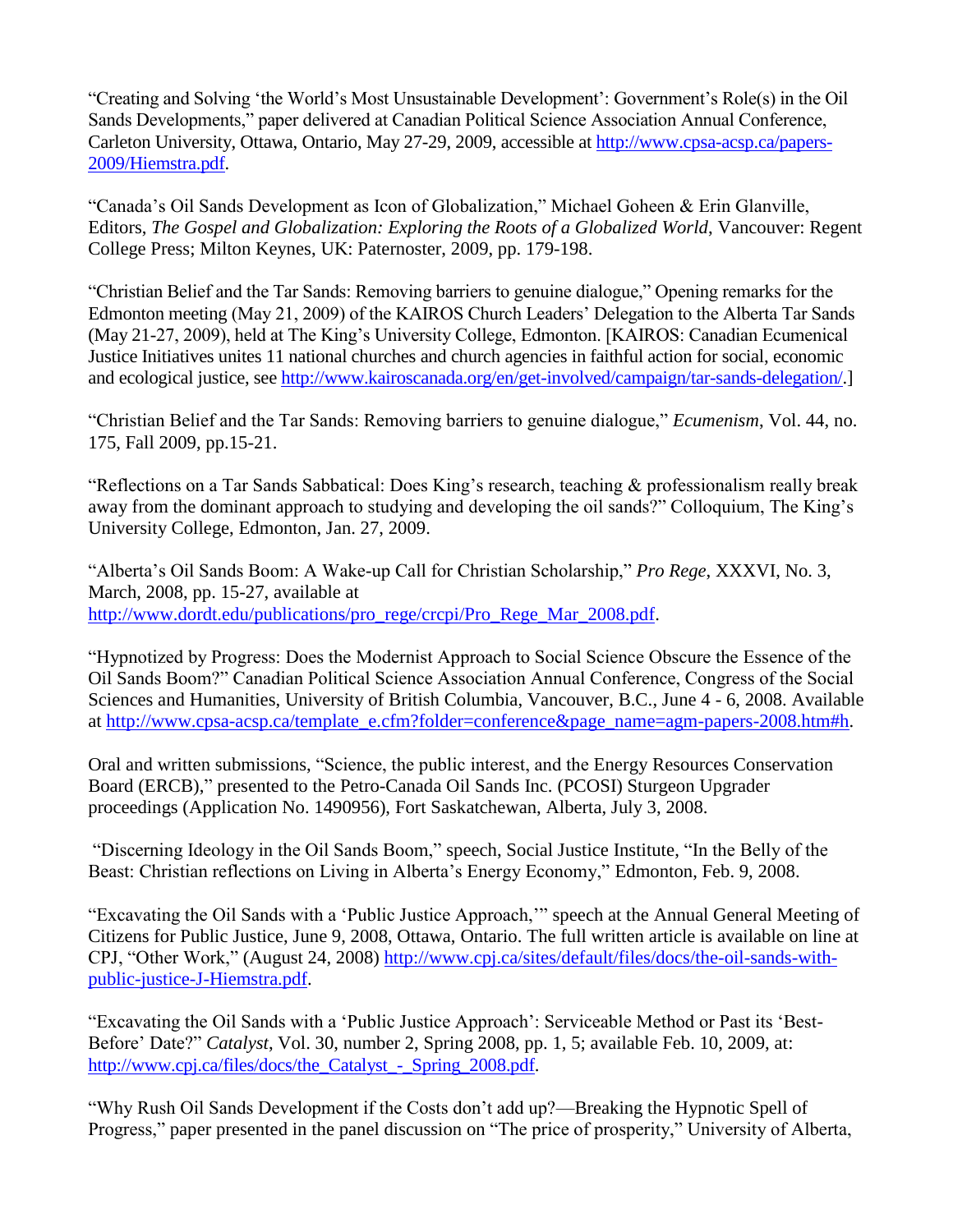Augustana Campus, Oct. 23, 2007.

"If the Gospel liberates, why do we feel so powerless about oilsands development? Strengths of a Christian approach to cultural analysis," speech, Earth Keeping/Justice/Peace Lecture Series, First Christian Reformed Church, Calgary, March 29, 2006.

"Hypnosis, the Myth of Progress, and Our Christian Scholarly Calling," speech, Dordt College, Sioux Center, Iowa. Nov. 2, 2006.

"Oil sands Developments and Approaches to Analysis," workshop, Congreso Internacional, 2006, "Christian Higher Education in the Global Context: Implications for Curriculum, Pedagogy & Administration," Granada, Nicaragua, Nov. 14-19, 2006.

"'Pop goes the Progress Myth': Awakening Biblical Hope in a Hypnotised Province," *Ecumenism,* Dec. 2005, Vol. 40, No. 160, 4-13.

## **Popular tar/oil sands publications**

"The Northern Gateway Pipeline? – Constructing a Christian Response," 4 public lectures on Northern Gateway Pipeline in British Columbia Northwest, delivered in Prince George (Monday), Houston (Tuesday), Smithers-Telkwa (Wednesday), and Terrace (Thursday) on April 29-May 3, 2013.

"Ethics and the oilsands: Christians need to examine the moral framework behind the concept of 'ethical oil'," *ChristianWeek*, Wednesday, February 8, 2012. [In magazine and online at [http://www.christianweek.org/stories.php?id=1883.](http://www.christianweek.org/stories.php?id=1883)]

"The shrivelled moral universe of ethical oil," *Christian Courier*, April 23, 2012, p. 20.

"Playing dice with the planet," Guest editorial, *Christian Courier*, No. 2915, July 25, 2011, p. 4.

"Economic Origins of Climate Change: A response to the Creation Stewardship Report," article in *Mobile Justice*, newsletter of the Christian Reformed Centre for Public Dialogue, of the CRC, 2012, 6 pages, available a[t http://www2.crcna.org/pages/mj\\_2012jan\\_hiemstra.cfm.](http://www2.crcna.org/pages/mj_2012jan_hiemstra.cfm)

"Bringing the oil sands into the Classroom," workshop for teachers attending the Prairie region conference of the Christian Educators Association, in Lacombe, Oct. 23, 2009. This dealt with the environmental, social and economic impacts of the oil/tar sands developments on Alberta and Canada.

"Sustainability, CLAC and the Oil Sands," speech as part of the expert panel, Sustainability in the Oil Sands, staff development retreat, Christian Labour Association of Canada, Cultis Lake, BC, Oct 27, 2009.

"Should the Church address the oil sands boom, and if so, how?" workshop, Northern Alberta Diaconal Committee (NADC), "Day of Encouragement (DOE)" conference, Christian Reformed Church, Edmonton, Alberta, November 8, 2009.

"More than just a mega-project: ERCB hearings on Petro-Canada's \$14.1-billion upgrader demand we reconsider the meaning of 'the public interest' and life itself," *Edmonton Journal,* July 16, 2008, A13.